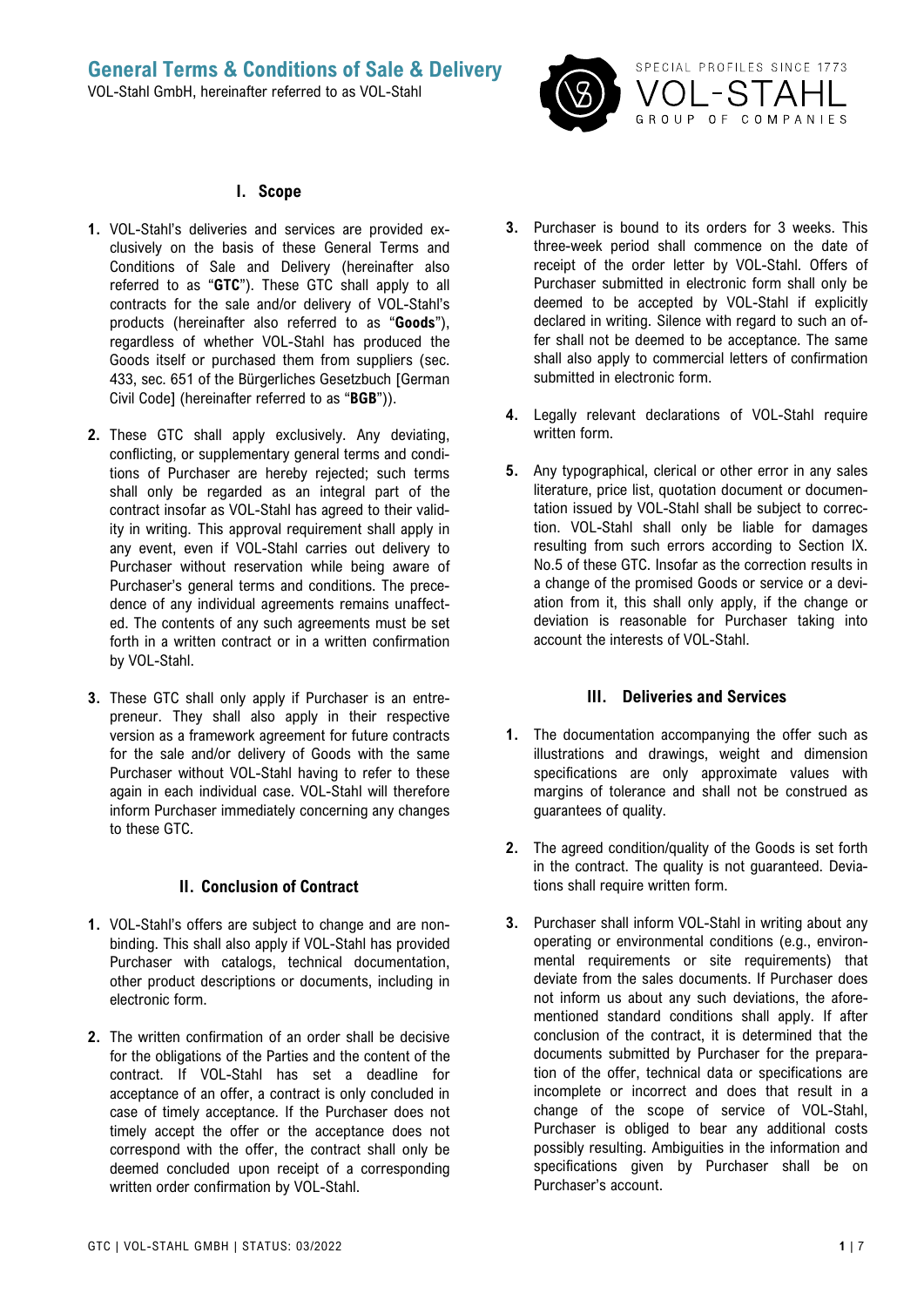- **4.** Data on costs, drawings and technical documents or other technical information shall not be used without VOL-Stahl's approval. This does not include installation, commissioning, use and maintenance of the Goods. These documents or information shall not be copied, reproduced and handed over to a third party or made known to a third party. VOL-Stahl reserves ownership and copyrights to all such documents.
- **5.** VOL-Stahl is entitled to carry out constructive alterations as part of the ongoing development of the Goods and its purchase policy decisions, provided the alteration or deviation is reasonable for Purchaser taking into account the interests of VOL-Stahl.

### **IV. Prices and Payment**

- **1.** Unless otherwise agreed, the prices for the Goods shall be ex works, not including value-added tax, including loading in the factory, however, excluding packaging. VOL-Stahl is entitled to increase the contractually agreed price up to the level of the sales price of VOL-Stahl applicable at the time of delivery, if Goods are to be delivered four months or later after conclusion of the contract, Goods are to be delivered in the course of a continuing obligation or there is a corresponding change in production costs, costs in raw materials or market prices between conclusion of the contract and the delivery date. This does not apply if there are six weeks or less between the conclusion of the contract and the contractual delivery date. Upon demand, any such price increase will be documented by VOL-Stahl to Purchaser. In such an event, Purchaser is only entitled to withdraw from the contact if the price increase is 15% or more of the net purchase price.
- **2.** In addition, we reserve the right to increase prices accordingly if force majeure leads to an increase in production costs after conclusion of the contract. Events of force majeure within the meaning of these General Terms and Conditions shall be all unforeseeable circumstances whose origin lies outside our sphere of influence. This may include, for example, war or war-like conditions, boycott, strike, riot, sabotage, pandemic / epidemic, fire, power failure, lawful lockout, disruptions in the EDP, cessation or restriction of production or other restrictive measures of any kind by governments and / or authorities, blockage or other hindrance in the transport, disruptions or impediments in the supply of raw materials or products to an existing or prospective source of supply, determination of a supply crisis by the International Energy Agency, and allocation and consumption restriction measures voluntarily taken or imposed in connection with the implementation of the International Energy Program or the Energy Security Act or related regulations. We also reserve the right to a corresponding price increase in the event of untimely delivery from suppliers for which we are not responsible, if we have

concluded a congruent hedging transaction. We also reserve the right to increase our prices accordingly if, in order to maintain delivery - without any legal claim on the part of the purchaser - we make use of sources of supply not previously used or not used to this extent and this leads to an increase in the prime costs. Within one week after notification of the price increase, the customer may reject the price increase; we may then terminate or withdraw from the contract with immediate effect.

- **3.** Maturity
	- a. If no special agreements have been made, the price is to be paid on presentation of the invoice in cash without any deductions. Purchaser is only entitled to deduct a discount upon express written agreement on the discount between the Parties.
	- b. Payments are to be made within 14 days of receipt of the invoice in each case. If there is an agreement that the Goods are to be released for shipping by Purchaser within a certain period of time after having notified Purchaser that the Goods are ready for shipping (retrieval), VOL-Stahl is entitled to invoice for the Goods from the point at which the Goods are ready for shipping; in this case the purchase price is due 30 days after the invoice date.
	- c. The costs of discounting and collection, especially of bills of exchange and cheques, are to be borne by Purchaser.
	- d. If the payment term is exceeded, interest is calculated at the currently valid statutory default interest rate. VOL-Stahl reserves the right to make further claims for damages caused by the delay.
- **4.** Retention and set-off due to disputed claims or counterclaims not legally established on part of Purchaser shall be excluded.
- **5.** VOL-Stahl is entitled to assign the claims for delivered Goods to a third party.
- **6.** VOL-Stahl is entitled to withdraw from the contract following expiry of a reasonable period set by VOL-Stahl in writing if Purchaser does not make agreed advance payments in time or seriously and finally refuses to accept the Goods ordered. In case of a withdrawal, VOL-Stahl is also entitled to request compensation including loss of profit of at least 20% of the purchase price unless Purchaser proves lesser damage. Assertion of claims of concrete higher damages by VOL-Stahl shall remain unaffected.
- **7.** Default of payment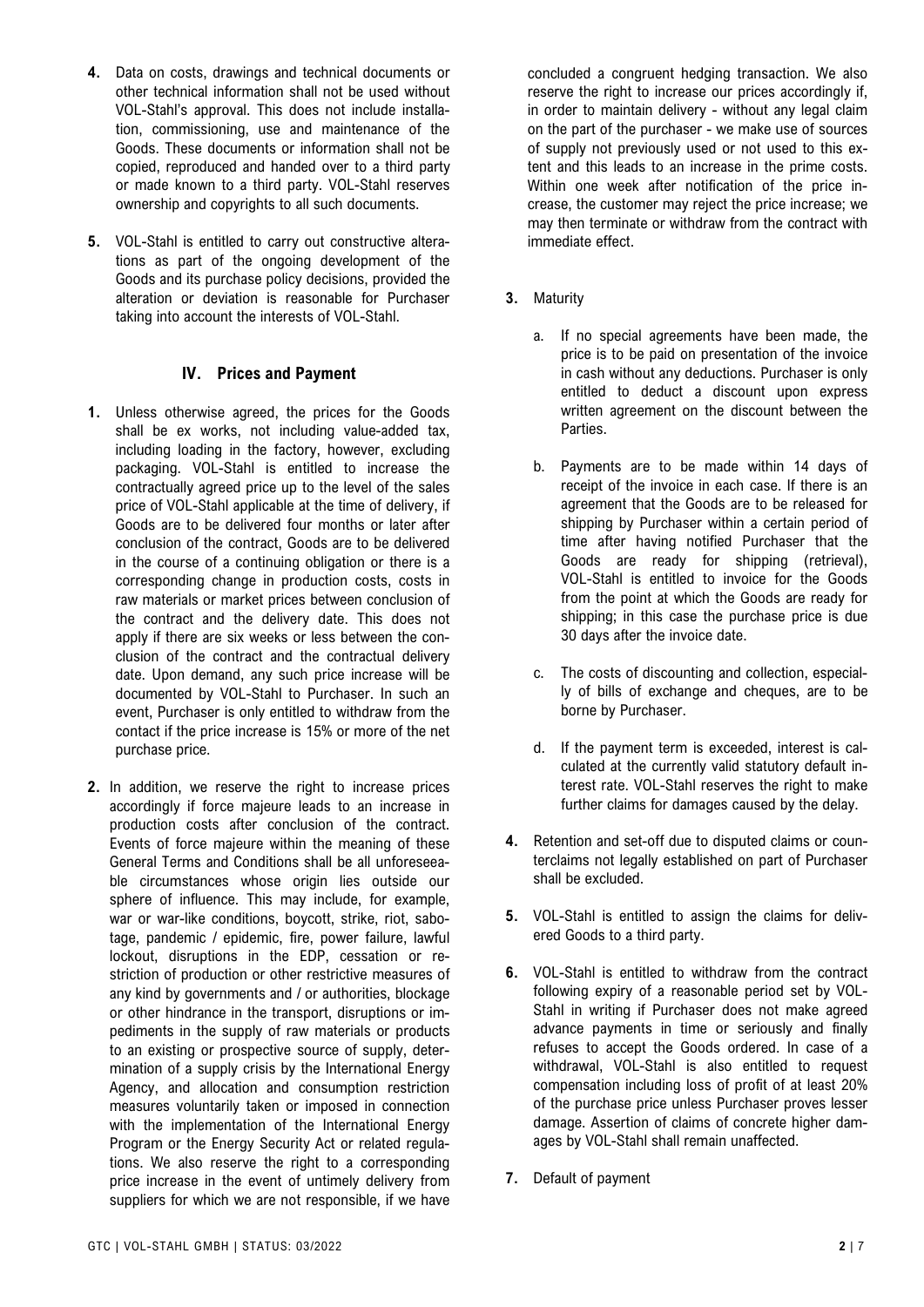- a. In case of default of payment for a claim, VOL-Stahl is entitled to require immediate payment of all other claims.
- b. In case of default of payment indicating a deterioration in the financial position of Purchaser, VOL-Stahl is also entitled to withdraw from the contract without being required to set a corresponding deadline.
- **8.** Payment of VAT

Payment of VAT is based on the respective applicable law on VAT. In case of cross-border delivery, VOL-Stahl will make use of existing possibilities of tax exemption. In case of cross-border delivery within the EU, Purchaser shall immediately provide the relevant VAT identification number to VOL-Stahl. Purchaser shall also provide evidence to the extent necessary for the attainment of tax exemption in accordance with German or foreign VAT law. German or foreign VAT to be paid by VOL-Stahl will be invoiced in addition to the net price and is to be paid by Purchaser. If VAT accrues as a result of payments which are made before delivery (performance), the VAT will be invoiced separately. VAT falls due at the same time as the net price and must be paid at this point.

**9.** Securities

VOL-Stahl is entitled to securities of common type and scope for its claims, even if they are conditional or temporary.

# **V. Delivery Time**

- **1.** The delivery period shall commence with the dispatch of the order confirmation, however not before receipt of all of the documents to be provided by Purchaser and clarification of all technical details, and not before receipt of the agreed advance payment.
- **2.** The delivery period shall be deemed to have been met if, by expiry of this period, the Goods are available for collection at the delivery plant or notice of readiness for dispatch has been given. Compliance with the delivery period is contingent upon the Purchaser fulfilling all contractual obligations and cooperation obligations.
- **3.** VOL-Stahl shall not be liable for impossibility of delivery or for delays in delivery for which it is not responsible and insofar as these are caused (i) by force majeure (see section IV. 2. above) or (ii) by the failure of suppliers to deliver on time if we have concluded a congruent hedging transaction or (iii) by other events which were not foreseeable at the time. If an event referred to in the preceding sentence makes the delivery or service substantially more diffi-

cult or impossible for VOL-Stahl and the impediment is not only of temporary duration, VOL-Stahl shall be entitled to withdraw from the contract; we shall immediately refund any consideration already rendered by the customer. In the event of hindrances of temporary duration, delivery or performance periods shall be extended or postponed by the period of the hindrance plus a reasonable start-up period; in this case VOL-Stahl shall inform the customer thereof without delay and at the same time inform him of the expected new delivery period. If the customer cannot reasonably be expected to accept the delivery or service as a result of the delay, he may withdraw from the contract by immediate written declaration to the seller.

- **4.** VOL-Stahl shall be entitled to make partial deliveries if
	- the partial delivery can be used by the customer within the scope of the contractual purpose,
	- the delivery of the remaining ordered goods is ensured, and
	- the customer does not incur significant additional expenses or costs (unless VOL-Stahl has already agreed to bear these costs).
- **5.** Should dispatch be delayed upon request of Purchaser, VOL-Stahl is entitled to charge Purchaser – commencing one month after notification of readiness for dispatch – the costs incurred for the storage for each month started, in case of storage at VOL-Stahl's plant at least 0.5% of the invoice amount. VOL-Stahl expressly reserves the right to claim for higher storage costs. Purchaser is permitted to prove lower costs for the storage of the Goods.

# **VI. Delivery, Transfer of Risk**

- **1.** Delivery is ex works, affected either by collection or dispatch. If Purchaser or a representative of Purchaser did not collect the Goods at the scheduled date, which shall be communicated by VOL-Stahl at least one week before the scheduled date, VOL-Stahl is authorized to ship the Goods to Purchaser at its expense and risk or store the Goods at Purchaser's costs and risk at its reasonable discretion, take all measures deemed appropriate to maintain the Goods and invoice the Goods as if being delivered. The same applies if Goods that are reported as ready for dispatch are not retrieved within 4 days. Statutory provisions on default of acceptance remain unaffected.
- **2.** In case of collection and shipping, the risk transfers to Purchaser as soon as the Goods have been transferred from VOL-Stahl to Purchaser or its representative or the transport company or the carrier.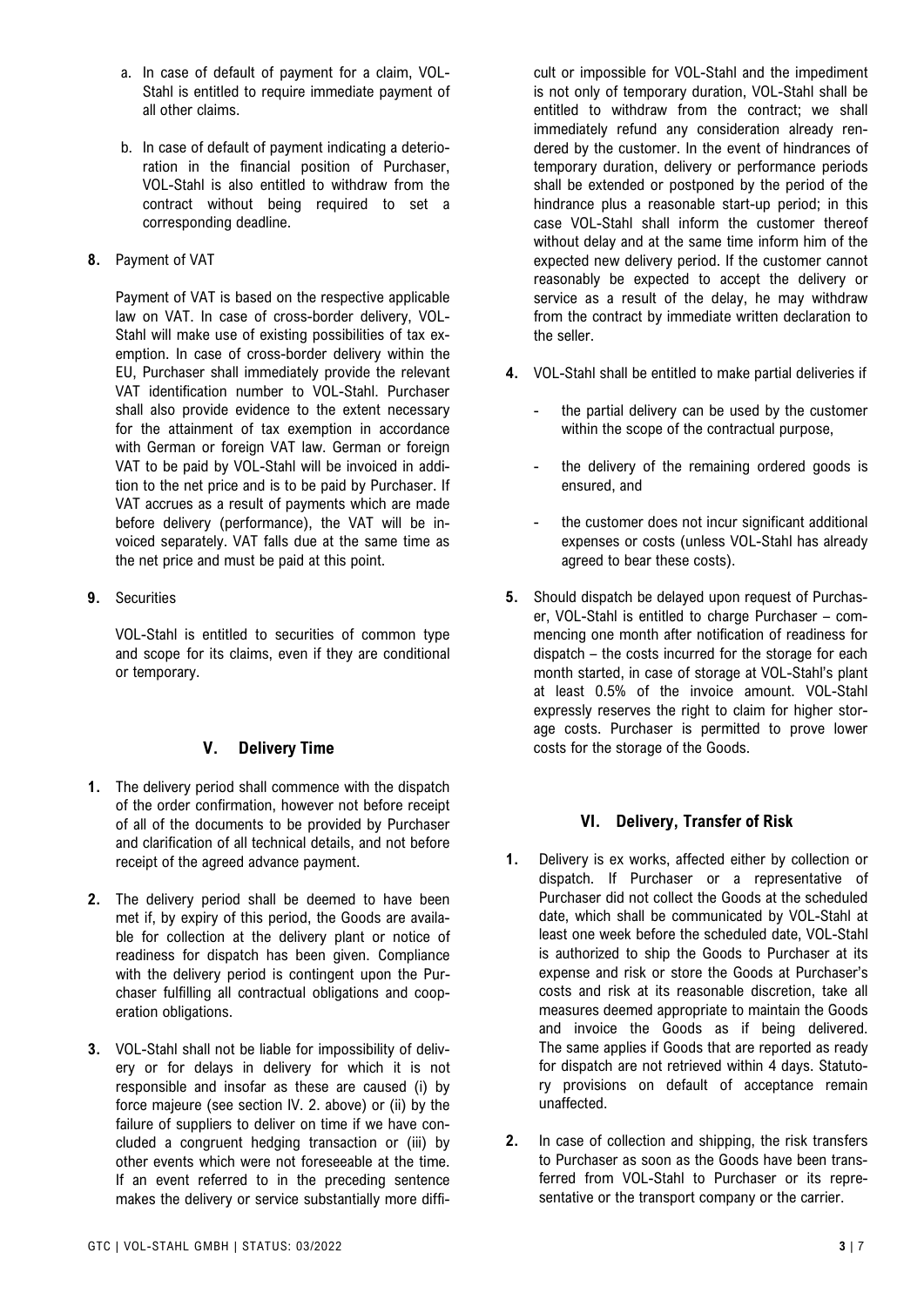- **3.** If shipping is delayed as a result of circumstances for which Purchaser is responsible, the risk shall pass to Purchaser on the day of notification of readiness for dispatch. The risk shall also pass to Purchaser with dispatch of the notification of readiness for dispatch, if partial deliveries are made or if VOL-Stahl has to render other services (e.g. shipping, transportation, setup, assembly or training). Dispatch is generally done at the expense of Purchaser. Purchaser also bears the risk if Purchaser is delayed in accepting the Goods.
- **4.** If Goods delivered contain defects, Purchaser must accept these Goods without prejudice to the rights under Sections VIII. and IX. of these GTC provided the defects are not significant.
- **5.** In the event of damage in transit, Purchaser must immediately arrange for the damage to be assessed (fact finding) by the responsible agencies.

### **VII. Retention of Title**

- **1.** VOL-Stahl retains title to the Goods until full receipt from Purchaser of all payments due from the business relationship (hereinafter also referred to as "**Conditional Goods**"). In case of payment agreed as cheque-draft-procedures, retention of title also covers the cashing of the draft accepted by VOL-Stahl by Purchaser and shall not expire due to crediting of the cheque received by VOL-Stahl. The retention of title remains in place until all claims have been included in a current invoice, the account balance has been drawn and acknowledged and the account is settled by Purchaser.
- **2.** Purchaser is not entitled to pledge the Conditional Goods or transfer ownership thereof as security. Purchaser shall notify VOL-Stahl immediately of any attachments, seizures or other dispositions made by third parties. The costs of cancellation of such measures shall be borne by Purchaser.
- **3.** Purchaser shall treat the Conditional Goods with care. VOL-Stahl has the right to insure the Conditional Goods against theft, machine breakage, water, fire and other damages unless Purchaser can proof that it has obtained insurance itself.
- **4.** Purchaser is entitled to resell the Conditional Goods under retention of title in the ordinary course of business or leave the Conditional Goods to a third party for use (against payment). Purchaser hereby now already assigns to VOL-Stahl all claims against its customers or third parties resulting from the resale or the transfer for use in the amount of the invoice value of the first sale of the Conditional Goods plus 20%, irrespective of whether the Conditional Goods are passed over before or after processing and without the need of an express declaration of

assignment for each individual sale. Purchaser shall remain authorized to collect receivables even after this assignment. VOL-Stahl's authority to collect these payment claims itself shall not be affected thereby. However, VOL-Stahl will only assert the payment claims itself if Purchaser does not properly fulfill its payment obligations or if an application for the initiation of insolvency proceedings has been filed against Purchaser. Following any delay in payment by Purchaser, VOL-Stahl is entitled to request payment of the amounts payable to VOL-Stahl into a trust account designated by VOL-Stahl. VOL-Stahl may also request Purchaser's debtors to make payments to VOL-Stahl and – to this end – may request Purchaser to inform VOL-Stahl of the debtors of the assigned claims and to disclose said assignment to these debtors.

- **5.** In case of processing, combination, intermingling or mixing of the Conditional Goods with other goods not belonging to VOL-Stahl by Purchaser, VOL-Stahl shall acquire co-ownership of the new product in relation of the value of the Conditional Goods to the value of the other goods used at the time of processing. What applies to the Conditional Goods also applies to the new goods created by processing. The newly created goods are deemed Conditional Goods within the meaning of these GTC.
- **6.** If Purchaser acts contrary to the contract, in particular if Purchaser is in default of payment, VOL-Stahl is entitled, after prior warning, to take back the Conditional Goods and Purchaser shall be obligated to return the Goods without the taking back constituting withdrawal from the contract. In this case the delivery period is suspended. VOL-Stahl reserves the right – after removal of the obstacle or providing security – to deliver Goods to Purchaser applying the initially agreed delivery period.
- **7.** Upon Purchaser's request, VOL-Stahl shall be obligated to release any securities to which VOL-Stahl is entitled, insofar as their marketable value exceeds the value of the secured claims by more than 20%.

## **VIII. Liability for Material Defects, Expiration of Warranty**

**1.** Material Defects

The Goods shall be deemed to be in conformity with the contract if – at the time of transfer of the risk – the Goods do not deviate or only slightly deviate from the agreed specifications; conformity with the contract and absence of defects are determined exclusively in accordance with the express agreements on quality and quantity of the Goods ordered. A warranty for a specific intended purpose or fitness for a specific use shall be given only if explicitly agreed; otherwise, the risk for fitness for a specific purpose or a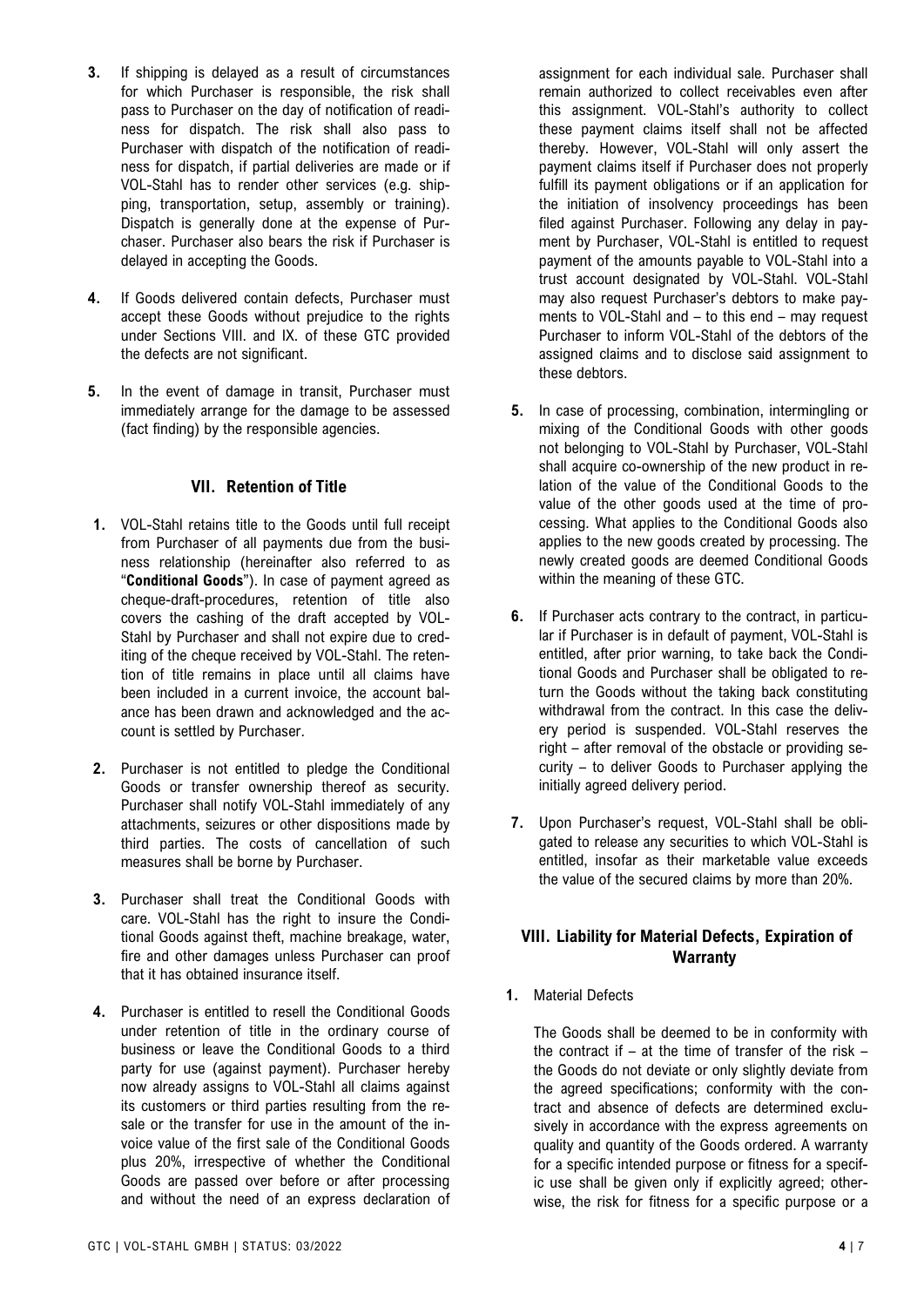specific use shall be the sole responsibility of Purchaser. VOL-Stahl shall not be liable for deterioration or loss or improper treatment of the Goods after the transfer of risk.

Unless not otherwise explicitly agreed upon in writing, the content of any agreed specification and any agreed purpose shall not constitute a guarantee; any assumption of a guarantee shall require a written agreement of such.

**2.** Obligation to Inspect

Purchaser shall inspect the Goods immediately upon receipt. Claims based on defects are available only if written notice of defects capable of detection by due inspection has been given without undue delay; Purchaser shall notify VOL-Stahl of any hidden defects without undue delay after they have been discovered. After carrying out an agreed acceptance, claims for defects that could have been detected during this acceptance inspection are excluded.

In case of complaint Purchaser shall, without undue delay, give VOL-Stahl the opportunity to inspect the rejected Goods; upon request, the rejected goods or a sample of the same shall be made available to VOL-Stahl at VOL-Stahl's cost. If complaints are unjustified, VOL-Stahl reserves the right to charge the Purchaser for the freight and handling costs as well as the inspection expenses.

**3.** Supplementary Performance

In case of defect, VOL-Stahl will at its choice render supplementary performance either by replacement delivery or remedying the defect taking into account Purchaser's interest.

**4.** Warranty Period

In case of defective delivery, the warranty period shall end one year after delivery. If collection or shipping is delayed without VOL-Stahl being at fault, warranty shall expire at the latest 12 months after transfer of the risk.

The statutory limitation periods for goods that in accordance with their normal use were used for a building structure and which caused defectiveness of such a structure remain unaffected.

**5.** Right of Recourse

Purchaser's right of recourse against VOL-Stahl pursuant to sec. 478 BGB shall be limited to the statutory scope of third-party claims for defects against Purchaser and shall be conditional upon the Purchaser meeting his obligation to notify defects to us pursuant to sec. 377 of the Handelsgesetzbuch (German Commercial Code).

**6.** Remediation of Defect/Replacement Delivery

If a defect is remedied or a delivered item replaced by VOL-Stahl, the warranty period does not start running anew; the original warranty period remains definitive. However, the warranty period shall extend by the duration of the business interruption caused by remedying the defect or the replacement delivery.

**7.** Contractual Ancillary Obligations

If through the fault of VOL-Stahl, the delivered item cannot be used by Purchaser as a result of VOL-Stahl's omitted or incorrect advice before or after the conclusion of the contract or as a result of breach of other contractual ancillary obligations, particularly instructions for use and maintenance of the Goods, Sections VIII. and IX. of these GTC shall apply.

**8.** Limitation of Liability

VOL-Stahl shall not be liable, if a carefully chosen auxiliary person breaches a significant contractual obligation through slight negligence.

Explicitly excluded shall be the warranty for material defects caused by

- violent impact, use of force, vandalism and theft
- parts not delivered and components not installed by VOL-Stahl
- repairs by staff not authorized and trained by VOL-Stahl
- non-intended use
- use of oils and equipment of unsuitable specifications
- technology specified by Purchaser and its procedures and processes
- construction and manufacturing documents specified by Purchaser
- material specifications specified by Purchaser
- excess temperature and its after-effects
- incorrectly or defectively constructed plant components
- supplied and used delivery items as well as wear parts
- operating errors
- use under unsuitable surrounding conditions
- use of mobile units such as vehicles and boats
- non-compliance with statutory regulations for operation of this plant.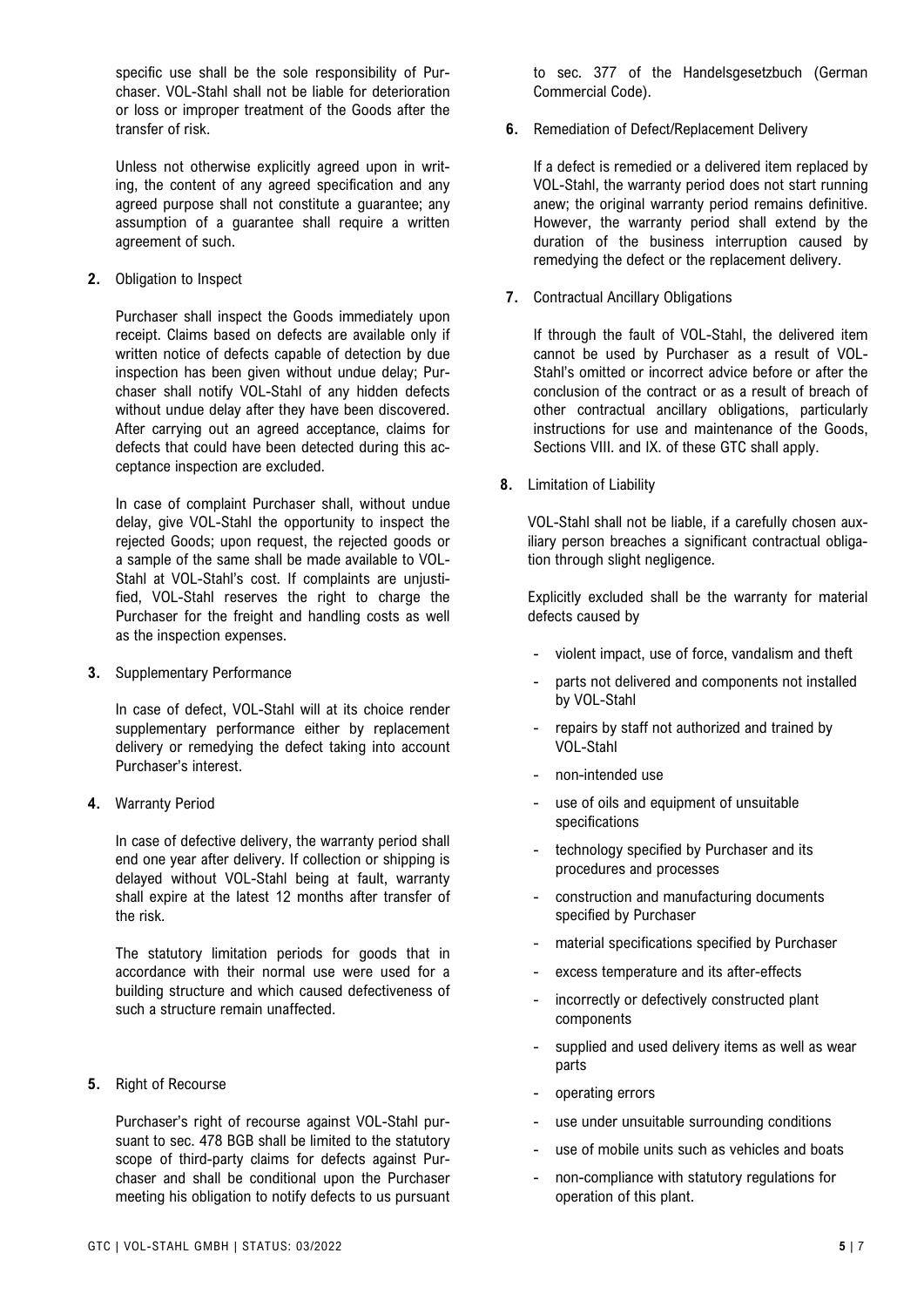VOL-Stahl shall not be held liable for damages attributable to natural wear-and-tear. Moreover, warranty is excluded for visual defects, provided these visual defects do not constitute an impairment of delivery and performance.

Warranty shall expire if the Goods delivered by VOL-Stahl have been tampered with and a clear allocation is not possible.

### **IX.Right of Withdrawal or to Reduction and Miscellaneous Liability**

**1.** Impediments to performance

Purchaser is entitled to withdraw from the contract if it becomes impossible for VOL-Stahl to render complete performance before the transfer of the risk. If Purchaser is clearly only temporarily impeded from rendering performance, Purchaser only has a right to withdraw if VOL-Stahl does not render performance within a reasonable deadline after the impediment to performance ceases.

**2.** Partial Delivery

Purchaser may also withdraw from the whole contract, if in case of an order of delivery items of the same kind, fulfillment of part of the delivery becomes impossible in terms of quantity and Purchaser has a justifiable interest in refusing partial delivery. If this is not the case, Purchaser has the right to reduce the consideration payable accordingly. When determining the reduction in value, Section 441 of the BGB is to be taken into account, whereby Purchaser's interest in its use is decisive for the reduction in value.

If the impossibility occurs during Purchaser's default of acceptance or due to Purchaser being at fault, Purchaser shall remain obliged to render counterperformance.

**3.** Failure of Supplementary Performance

Purchaser also has a right to withdraw from the contract

- if VOL-Stahl allowed a reasonable deadline for supplementary performance of a defect within the meaning of these GTC to elapse fruitlessly. However, the deadline set for supplementary performance shall reasonably take into account order and delivery deadlines or necessary spare parts for carrying out the repairs, or
- if supplementary performance finally failed, whereby at least two attempts of remedying the defect shall be granted to VOL-Stahl.

In the aforementioned cases, Purchaser may at its choice opt for a reduction of the purchase price instead of withdrawing from the contract.

- 4. If after supplementary performance Goods are still defective, however the defects are not substantial, which is to be rebuttably presumed, provided the Goods are still suitable for appropriate use, Purchaser's right to withdraw is excluded. In this case Purchaser only has a right to reduction. When determining the reduction in value, sec. 441 para. 3 of the BGB shall apply, whereby Purchaser's interest in its use is decisive for the reduction in value.
- 5. Exclusion of Liability
	- a. Unless otherwise stated in these GTC including the following provisions, VOL-Stahl is liable according to relevant statutory regulations in case of a breach of contractual and non-contractual duties.
	- b. VOL-Stahl shall be liable for damages regardless of the legal grounds – in the event of intent and gross negligence. In case of ordinary negligence, VOL-Stahl shall only be liable
		- (1) for damages arising from loss of life, physical injury or detriment to health,
		- (2) for damages due to a material breach of contract (involving an obligation whose fulfillment is absolutely necessary for the contract to be properly executed and on the fulfillment of which Purchaser regularly relies and may rely); in such a case, however, VOL-Stahl's liability shall be limited to the reimbursement of the foreseeable, typically occurring damages.
	- c. Taking abovementioned limitations into account, any liability of VOL-Stahl shall in principle be limited to the amount of the order value.
	- d. Limitations of liability arising from Sections IX. 5. b. and c. shall not apply if VOL-Stahl has maliciously concealed a defect or assumed a guarantee concerning the condition of the Goods. The same shall apply to Purchaser's claims pursuant to the Product Liability Law.

### **X. Proof of Export**

If a Purchaser, who is based outside the Federal Republic of Germany (customer outside of the territory), or its agent collects Goods and transports or ships these Goods to a place outside of Germany, Purchaser shall provide export evidence required for tax purposes to VOL-Stahl. If this evidence is not provided, Purchaser shall pay VAT given on the invoice applicable for deliveries within the Federal Republic of Germany.